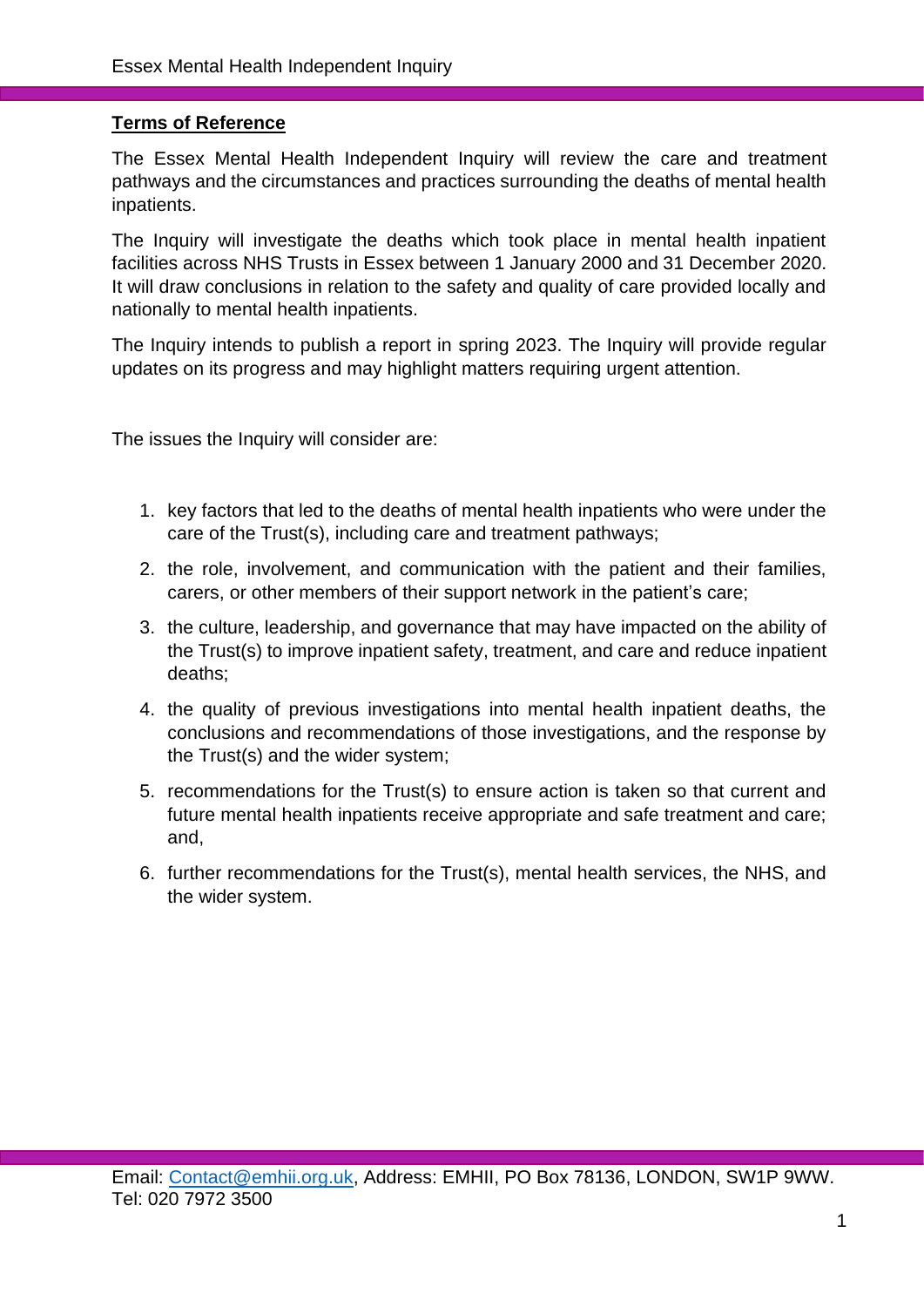#### **Explanatory Note to Terms of Reference**

#### Introduction

This note has been written to accompany the Terms of Reference and to explain the definition of some of the terms used.

On 21 January 2021, the former Minister for Patient Safety, Suicide Prevention, and Mental Health set out a statement to the House of Commons. (A copy of the Minister's statement is at Annex 1). The statement confirmed that she would establish an independent inquiry into mental health inpatient deaths in Essex. The Minister stated that the Terms of Reference for the Inquiry would be recommended by the Chair, once a consultation had taken place with those affected.

The consultation on the Terms of Reference ran from 26<sup>th</sup> May to 3<sup>rd</sup> August 2021. This was a public consultation open to anybody to participate in.

The Inquiry team reached out to and heard from affected families, patients, local community groups, charities, and other individuals and organisations with an interest in the issues laid out by the Minister. The Inquiry also placed adverts in the local media inviting people to come forward and share their views. The Inquiry team have reviewed relevant material obtained for the Terms of Reference from a number of sources.

Draft Terms of Reference were published on 20<sup>th</sup> July 2021 and circulated to those who had expressed an interest in the Inquiry. They were also available on the Inquiry website and in hard copy.

The format of the Inquiry as non-statutory was not a matter for this consultation and has already been the subject of unsuccessful challenge by way of a claim for judicial review (CO/1413/2021).

The Inquiry team are grateful to all of those who took the time to share their views and provide information to the Inquiry.

We understand that the subject of the Inquiry can be very distressing for those affected by the loss of a family member or friend within a mental health unit. The subject matter may also be difficult for those who are current or former mental health patients within the Essex area. The Inquiry team have all received trauma informed engagement training and we encourage anyone who wishes to provide their views to come forward. You will be treated with dignity and respect.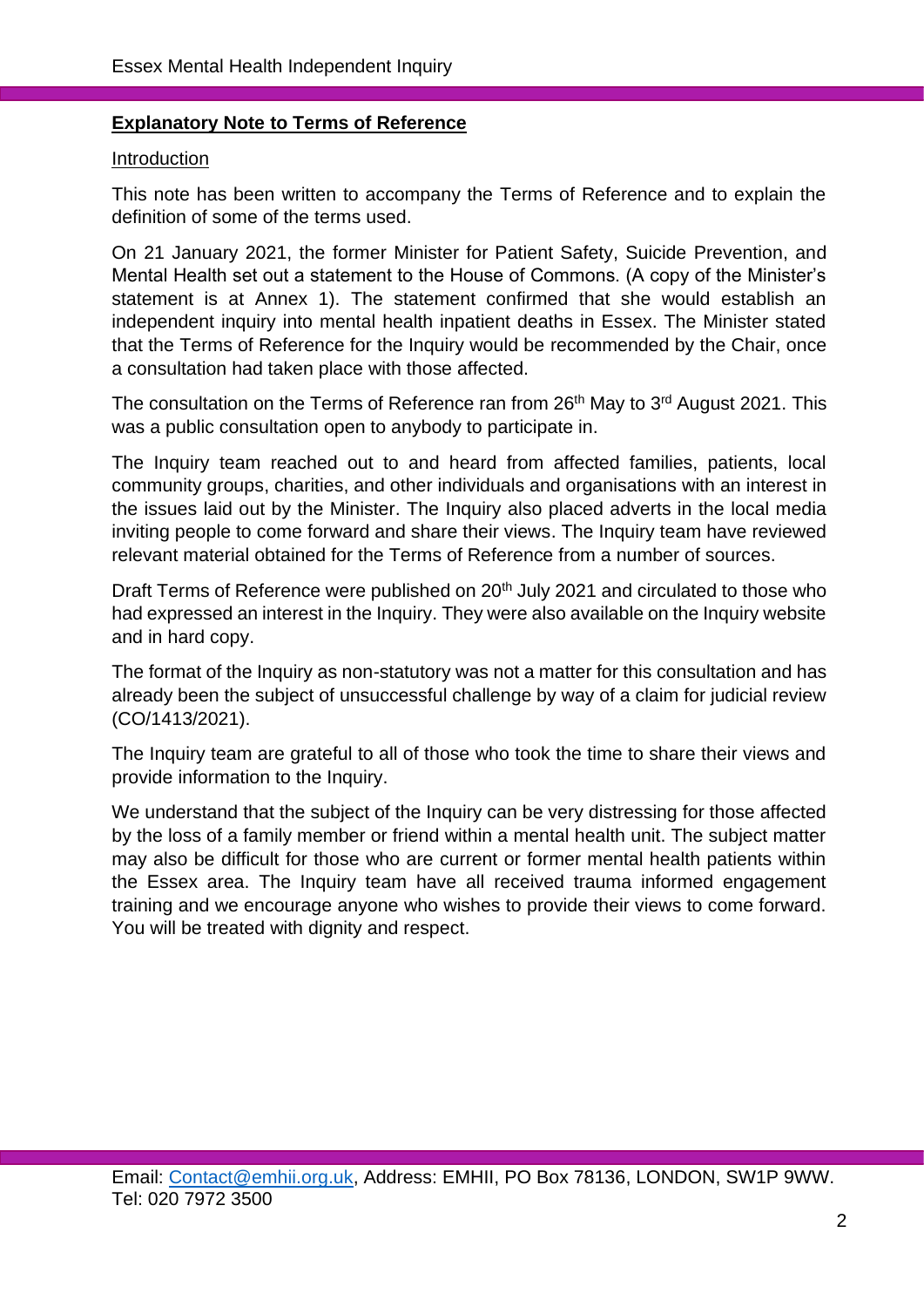#### Key Definitions

#### Trust(s)

The Inquiry uses the term Trust(s) to refer the NHS trusts which operated in Essex between 2000 and 2020. This includes the North Essex Partnership University NHS Foundation Trust, the South Essex Partnership University NHS Trust, and the Essex Partnership University NHS Foundation Trust which took over responsibility for mental health services in Essex from 2017. You may also see these shortened in Inquiry documents to NEPT, SEPT and EPUT.

#### Timeframe

The Inquiry has been established to consider deaths which took place between 2000 and 2020. There may be limitations to the extent to which the Inquiry will be able to investigate deaths which took place during earlier years in this timeframe. This may be because relevant information and data relating to those who have died may not be available for example, due to the way in which it was recorded and stored.

#### National Picture

The Essex Mental Health Independent Inquiry will review the circumstances and practices surrounding the deaths of mental health inpatients in Essex as case studies, to draw conclusions in relation to the safety and quality of care provided both locally and nationally to mental health inpatients. The Inquiry will also review a small number of select comparator areas to consider how Essex mental health inpatient care compares with other parts of the country.

#### Care pathways

For the Inquiry to adequately investigate the deaths of mental health inpatients, we cannot look at their time on the ward in isolation. We must consider all phases of their care.

Exactly what this "pathway" looks like will be different for each individual. Each person will have had interactions with many different services, individuals, and organisations both within the NHS and beyond. By considering the pathway, the Inquiry will take a holistic view of each individual and their journey through the health and care system.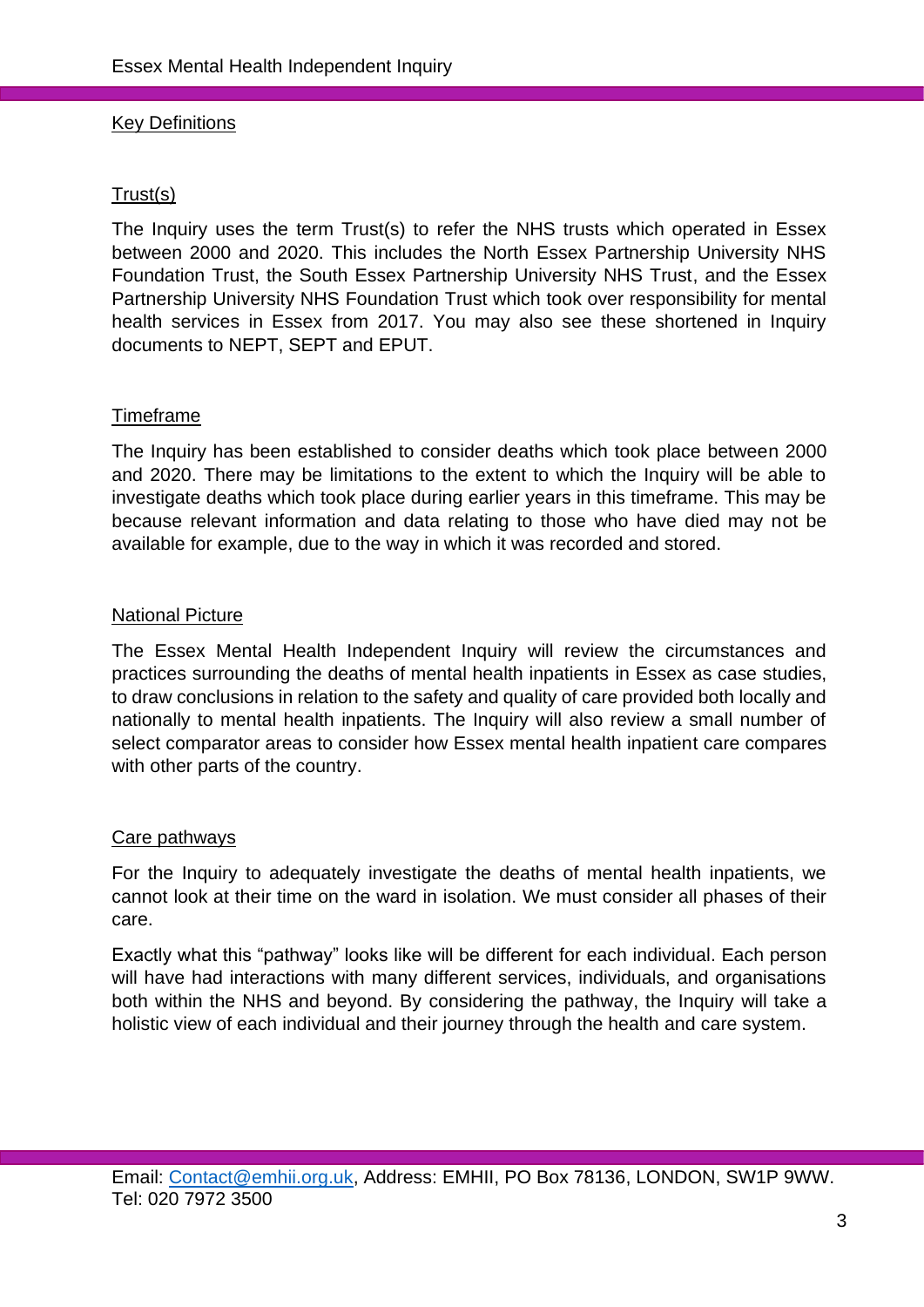### Wider System

Caring for those experiencing mental ill health is not solely the work of NHS providers of mental health services. A patient's experience of care is informed by a much wider range

of individuals, organisations, laws, policies, and frameworks.

These include:

- bodies that undertake the needs assessments, commissioning, planning, and standard setting of mental health care;
- providers of the care and treatment of mental health patients in all sectors;
- bodies that are responsible for the oversight, governance, regulation, and improvement of safety, quality of care, and services;
- bodies responsible for setting and improving relevant policies and frameworks; and,
- other individuals, organisations, or responsible bodies that patients and their families, carers, or other members of their support network interacted with in the patients care and/or through any complaint process or investigation.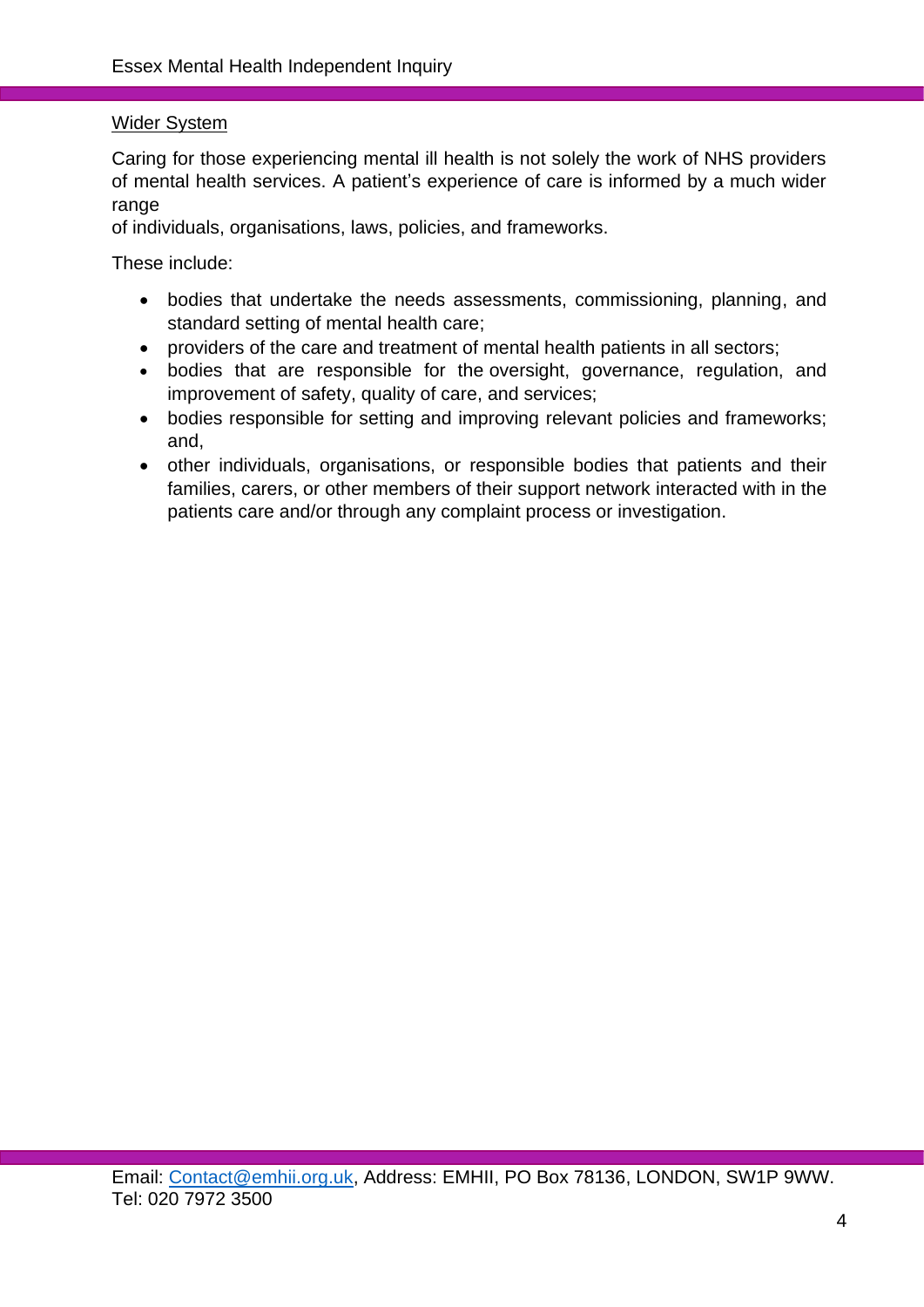## Terms of Reference.

## **1. Key factors that led to the deaths of mental health inpatients who were under the care of the Trust(s), including care and treatment pathways**

The Inquiry has been established to focus on deaths which occurred in mental health inpatient units in Essex.

The Inquiry uses the term "inpatient deaths" to include:

- those who died within acute mental health inpatient units:
- those who died while on leave from a mental health unit:
- those who died following transfer from a mental health inpatient unit to a physical health unit (including A&E) or to an out of area mental health service;
- those who died during a period when they absconded or were absent without leave from a mental health inpatient unit;
- those who died while awaiting an assessment under the Mental Health Act or while waiting for a bed in a mental health inpatient unit following a clinical assessment of need;
- those who died up to 3 months following discharge from a mental health inpatient unit.

The Inquiry intends to include the following within its remit:

- the Inquiry will consider those individuals who died in circumstances which were unexpected, unexplained, or self-inflicted;
- the Inquiry will also consider the deaths of children and young people who died within inpatient child and adolescent mental health services in the Trust(s).

The Inquiry does not intend to include within its remit:

- patients who died in older adult inpatient care from natural causes;
- individuals who died in the community, other than where they fall under the definition of inpatient listed above.

The level of investigation into each death may vary dependent on:

- the circumstances of the death;
- any particular issues of concern identified:
- any views which we receive from the family and carers (both formal and informal);
- the pathway into care;
- the nature of any records or data held; and,
- the availability of relevant evidence.

In order to meet the Terms of Reference and to provide comparators, the Inquiry may consider evidence which relates to individuals who died outside the Essex area as well as those who died within the community in Essex.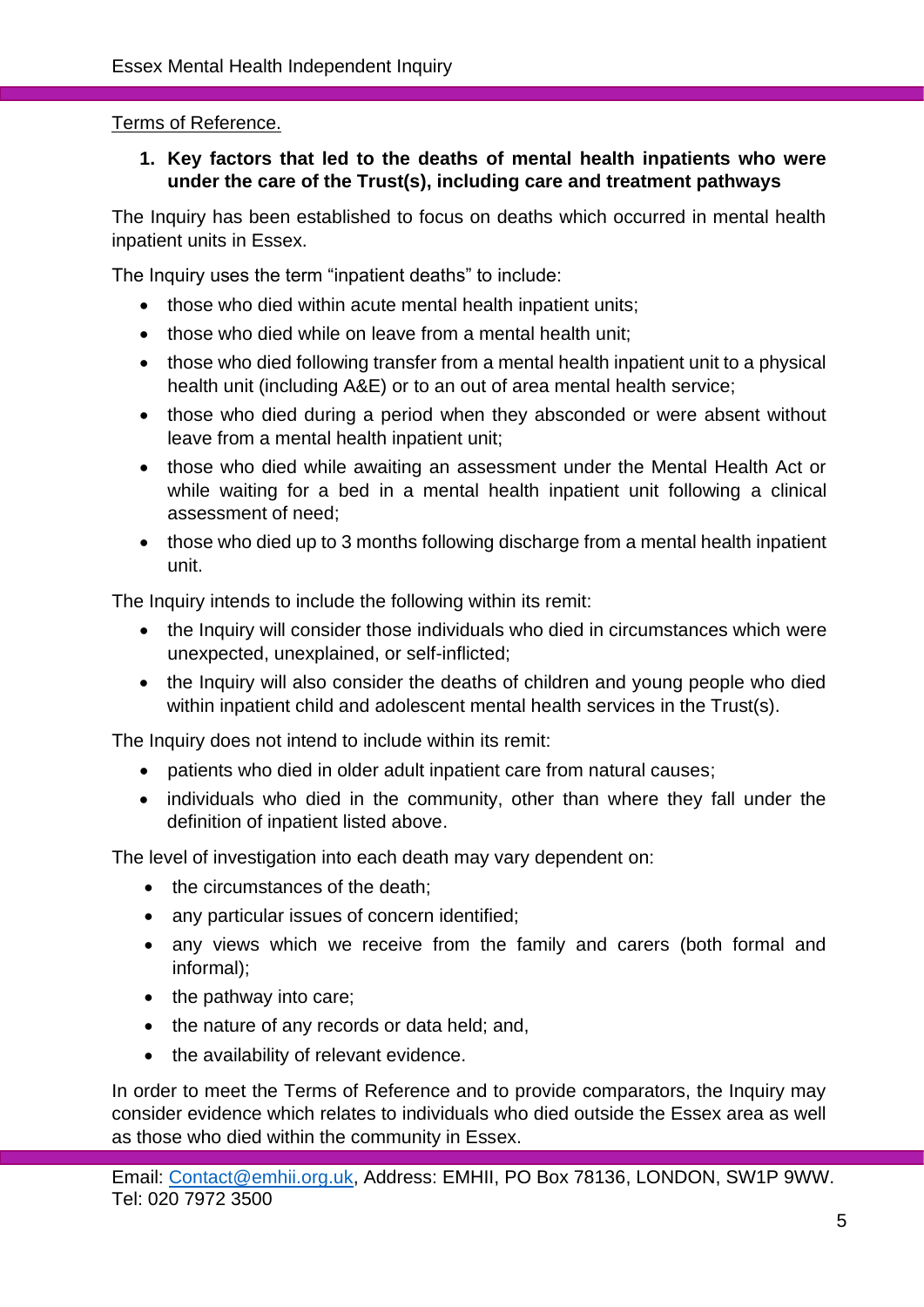## **2. The role, involvement, and communication with the patient and their families, carers, or other members of their support network in the patient's care**

The Inquiry wishes to place patients and their families, carers, or other members of their support network at the heart of its work. Understanding the role and involvement of patients and their families, carers, or other members of their support network will help the Inquiry identify good practice and poor practice and enable it to make recommendations to improve patient care for the future.

This will include the role of patients and their families, carers, or other members of their support network in relation to the creation and implementation of care plans, the treatment received in an inpatient setting, as well as any plans for discharge. It will also include support through any complaints processes and/or investigations.

## **3. The culture, leadership, and governance that may have impacted on the ability of the Trust(s) to improve inpatient safety, treatment, and care and reduce inpatient deaths**

The Inquiry will take a comprehensive approach to consider the Trust(s) culture, leadership, and governance. Investigation will include, but not be limited to, the relationship between Senior Leaders at the Trust(s) and the mental health units, the patient experience, workforce practices, and the design, implementation, and operational application of policies and procedures.

## **4. The quality of previous investigations into mental health inpatient deaths, the conclusions and recommendations of those investigations, and the response by the Trust(s) and the wider system**

A number of investigations are undertaken by different organisations following the deaths of mental health inpatients. These include, for example, serious incident reports, inquests, CQC investigations, Parliamentary and Health Service Ombudsman reports, and other internal, local, regional, and national reports. The Inquiry may consider these investigations including their scope, methodology, findings, and how any recommendations were communicated. The Inquiry will assess the response of the Trust(s) and whether this was adequate and effective. The Inquiry will also examine any recommendations made by Coroners and the response of the Trust(s). The Inquiry does not intend to revisit in any detail those matters which have been investigated by the police.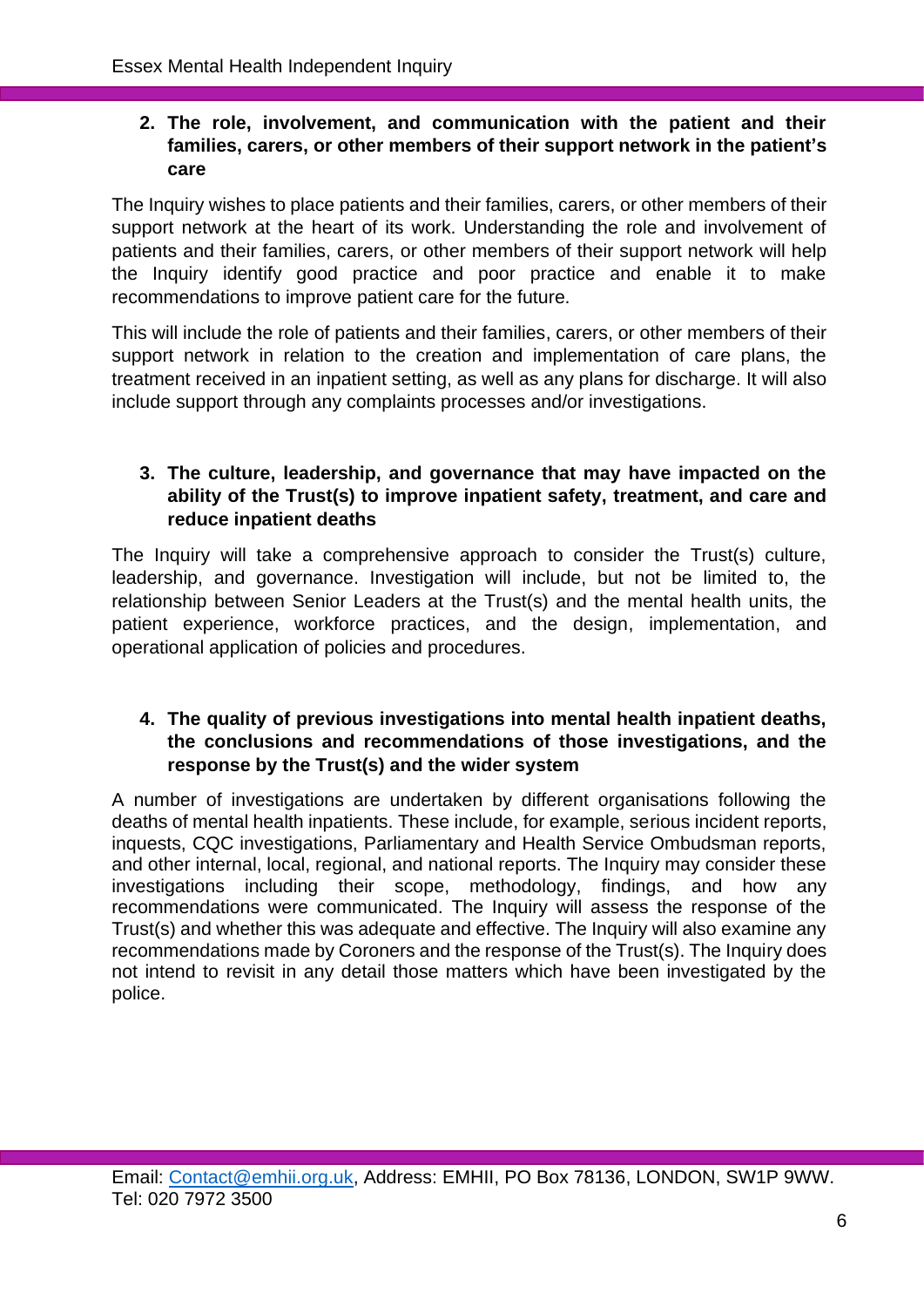## **5. Recommendations for the Trust(s) to ensure action is taken so that current and future mental health inpatients receive appropriate and safe treatment and care**

The Inquiry intends to take a comprehensive look at factors which could have contributed to deaths or which constituted serious failings in patient treatment, care, or safety. In addition to the families and friends of those who have died, we welcome views from current or former mental health inpatients and members of healthcare staff to help us with this area of work.

Through our consultation, the following issues have been raised with the Inquiry team in connection with the provision of safe treatment and care within mental health inpatient units. The box below provides examples of the issues raised so far but is not an exclusive list of issues the Inquiry will investigate. Additional issues may be added as the Inquiry's investigations progress.

| • Sexual safety (including safety from |  |  |                                  | • Involver |
|----------------------------------------|--|--|----------------------------------|------------|
|                                        |  |  | sexual assault and inappropriate | families   |
| sexual behaviour);                     |  |  |                                  | their su   |

- Management of self-harm and suicide attempts;
- Environment and environmental risks;
- Use of restraint and restrictive practices within inpatient units;
- Medication practices and management;
- Management of physical health treatment and care;
- Search procedure for patients on mental health wards;
- Record keeping (including patient medical records);
- The speed and effectiveness of clinical assessment;
- Reporting practices;
- Multidisciplinary working;
- Care Plans, Treatment Plans;
- Ward level application of policies and clinical guidance. Including related to search, ligature points, observations, and ward leave;
- ment of patients and their families, or other members of pport network in health care and care planning;
- The experience of raising concerns or complaints including support received through any investigation process;
- Staffing levels, capacity, skill-mix, culture, and performance;
- Support, training and supervision provided to staff;
- Capacity within mental health units across Essex;
- Communication and handover of care between staff and clinicians within mental health inpatient units;
- Information sharing where there has been any transfer of care. For example, between mental health teams and services, physical health hospitals including A&E, out of area services or other Trust(s), and social services;
- Information and data sharing with relevant individuals, organisations, and professional bodies.

Email: [Contact@emhii.org.uk,](mailto:Contact@emhii.org.uk) Address: EMHII, PO Box 78136, LONDON, SW1P 9WW. Tel: 020 7972 3500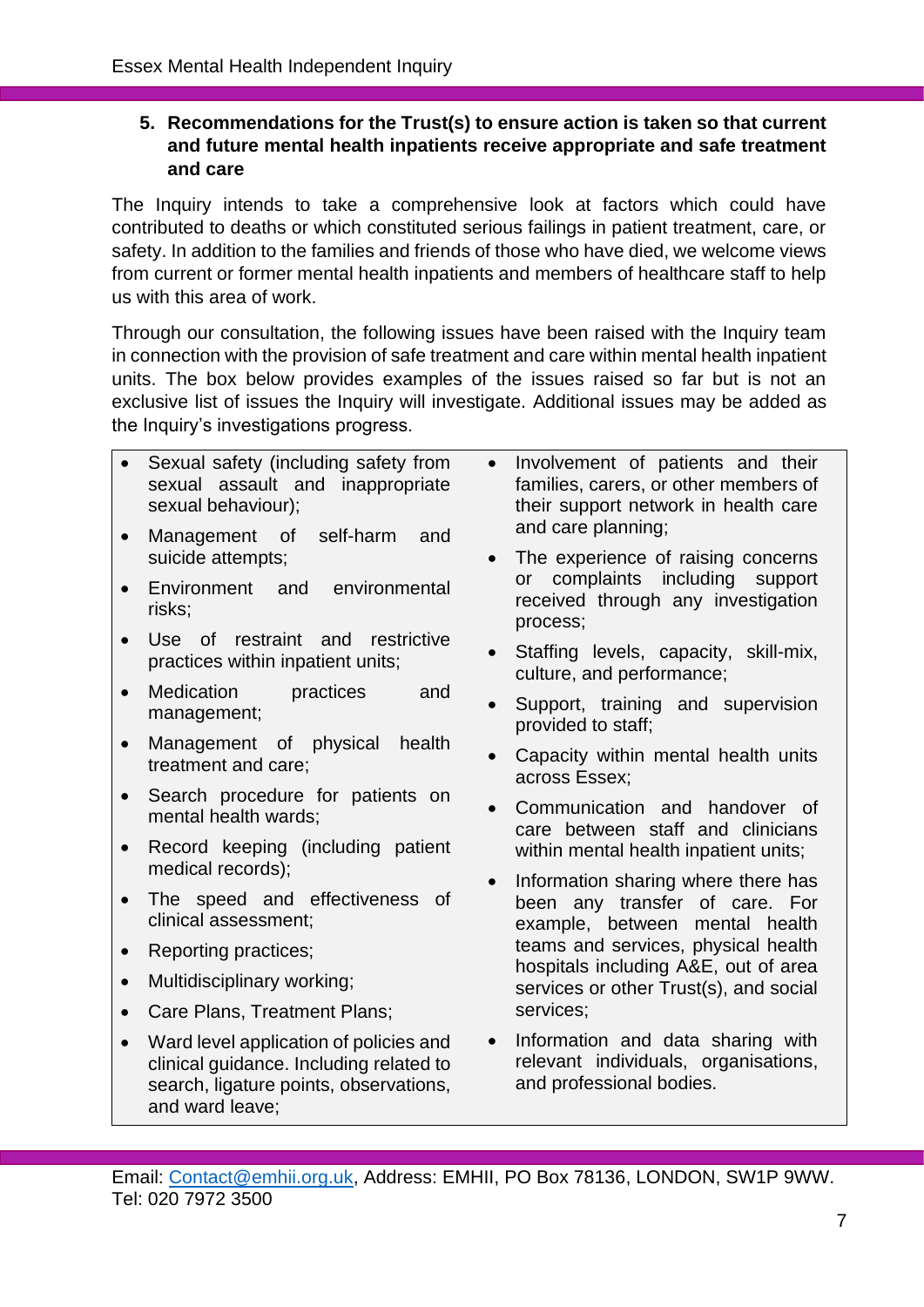In the written statement given on 21<sup>st</sup> January 2021, the Minister confirmed that the Inquiry would not reopen the investigation of fixed potential ligature points that has given rise to the prosecution of Essex Partnership University NHS Foundation Trust by the Health and Safety Executive. The Inquiry recognises that this is an important area of concern for many families and intends to consider evidence in relation to ligature risks and the steps taken by the Trust(s) in response in considering environmental risks.

# **6. Further recommendations for the Trust(s), mental health services, the NHS, and the wider system**

The Inquiry will review the circumstances and practices surrounding the deaths of mental health inpatients. This will include investigation into the care and treatment pathways of mental health inpatients and, therefore, the Inquiry may uncover areas for improvement beyond the inpatient setting.

The Inquiry aims to make clear, concise, and actionable recommendations to improve mental health care not only within Essex, but also across the NHS and the wider system.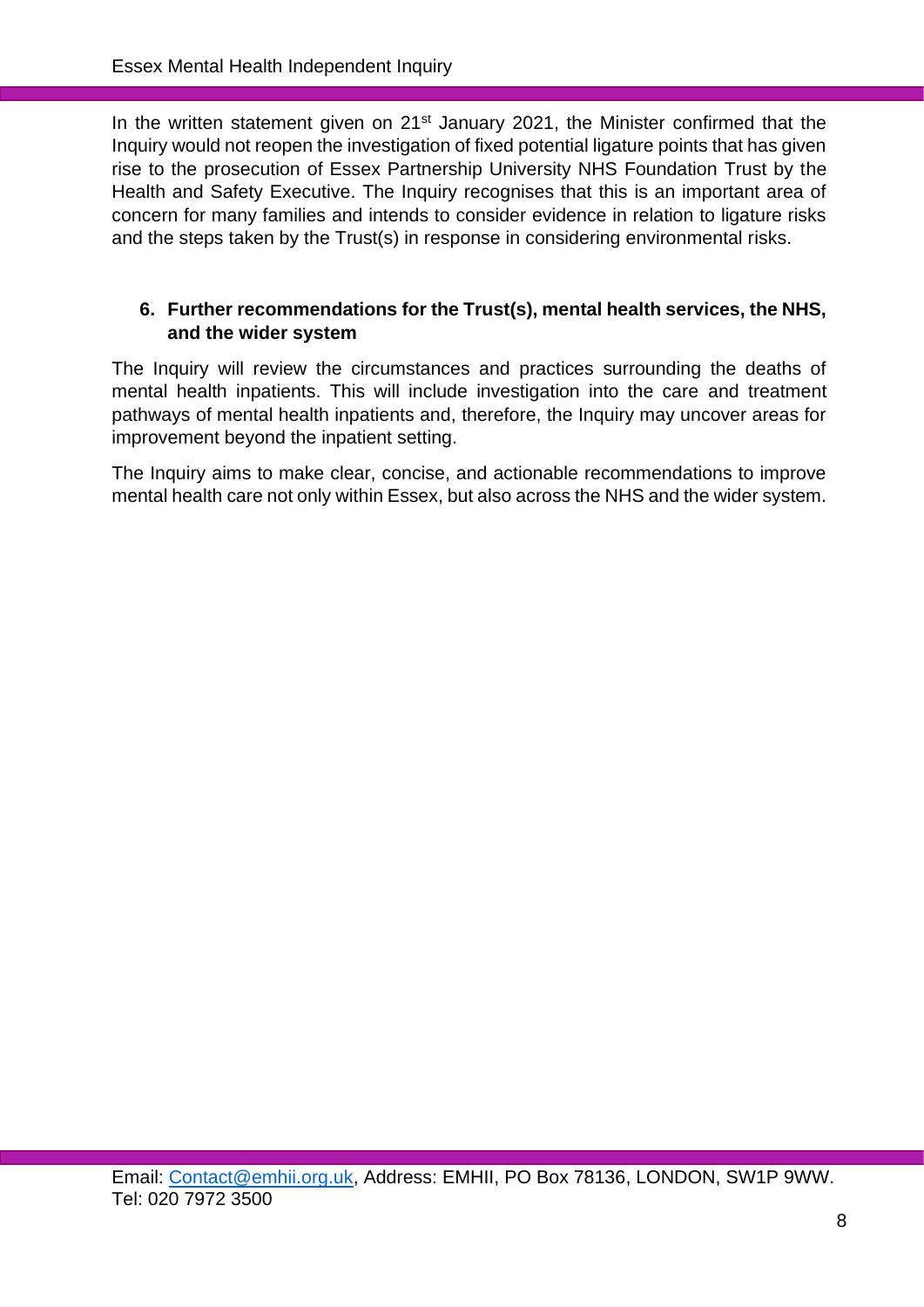# **ANNEX I**

### **Statement made on 21st January 2021 by Nadine Dorries the former Minister for Patient Safety, Suicide Prevention, and Mental Health, announcing an Inquiry.**

The Parliamentary and Health Service Ombudsman (PHSO) published his report "Missed opportunities: What lessons can be learned from failings at the North Essex Partnership University NHS Foundation Trust" on 11 June 2019 which found that there were a series of significant failings in the care and treatment of two vulnerable young men who died shortly after being admitted to North Essex Partnership University NHS Foundation Trust. I have previously announced my commitment to an inquiry into these tragic events.

Today, I am announcing the establishment of a non-statutory, independent inquiry into the circumstances of mental health in-patient deaths at the former North Essex Partnership University NHS Foundation Trust, the former South Essex Partnership University Trust and the Essex Partnership University NHS Foundation Trust, which took over responsibility for mental health services in Essex from 2017. This will cover the period from 1 January 2000 to 31 December 2020.

In announcing this inquiry, I am mindful of the current, extraordinary demands on the NHS as it responds to the worst pandemic in living memory. The Essex Partnership University NHS Foundation Trust was one of the first to declare a major incident and the inquiry will schedule its work in a way that is sensitive to these pressures.

I have also listened carefully to the arguments proposing a more formal, statutory inquiry into these events. I share the desire for a robust and independent process that will get to the truth and deliver the necessary learning. I remain convinced that a nonstatutory, independent inquiry is the best way to do this and identify the necessary improvements in the timeliest way.

I have asked the distinguished psychiatrist Dr Geraldine Strathdee CBE to chair the inquiry and am delighted that she has agreed to take on this important role. Dr Strathdee worked for many years as a consultant psychiatrist in the NHS. She brings a wealth of experience in mental health policy, regulation and clinical management and is a co-founder of the Zero Suicides Alliance. Dr Strathdee is a person of the utmost integrity and I will expect her to conduct this inquiry without fear or favour. In order to ensure her independence, she will step down from her current role as a national professional adviser at the Care Quality Commission when her term ends in March of this year.

The chair will be supported by expert advisers, including a legal adviser.

The inquiry will consider issues including:

- the key factors that led to the deaths of individual patients, whether issues of omission or commission;
- aspects of culture and governance that inhibited the trust(s)' ability to learn and take action following any breaches of safety;

Email: [Contact@emhii.org.uk,](mailto:Contact@emhii.org.uk) Address: EMHII, PO Box 78136, LONDON, SW1P 9WW. Tel: 020 7972 3500